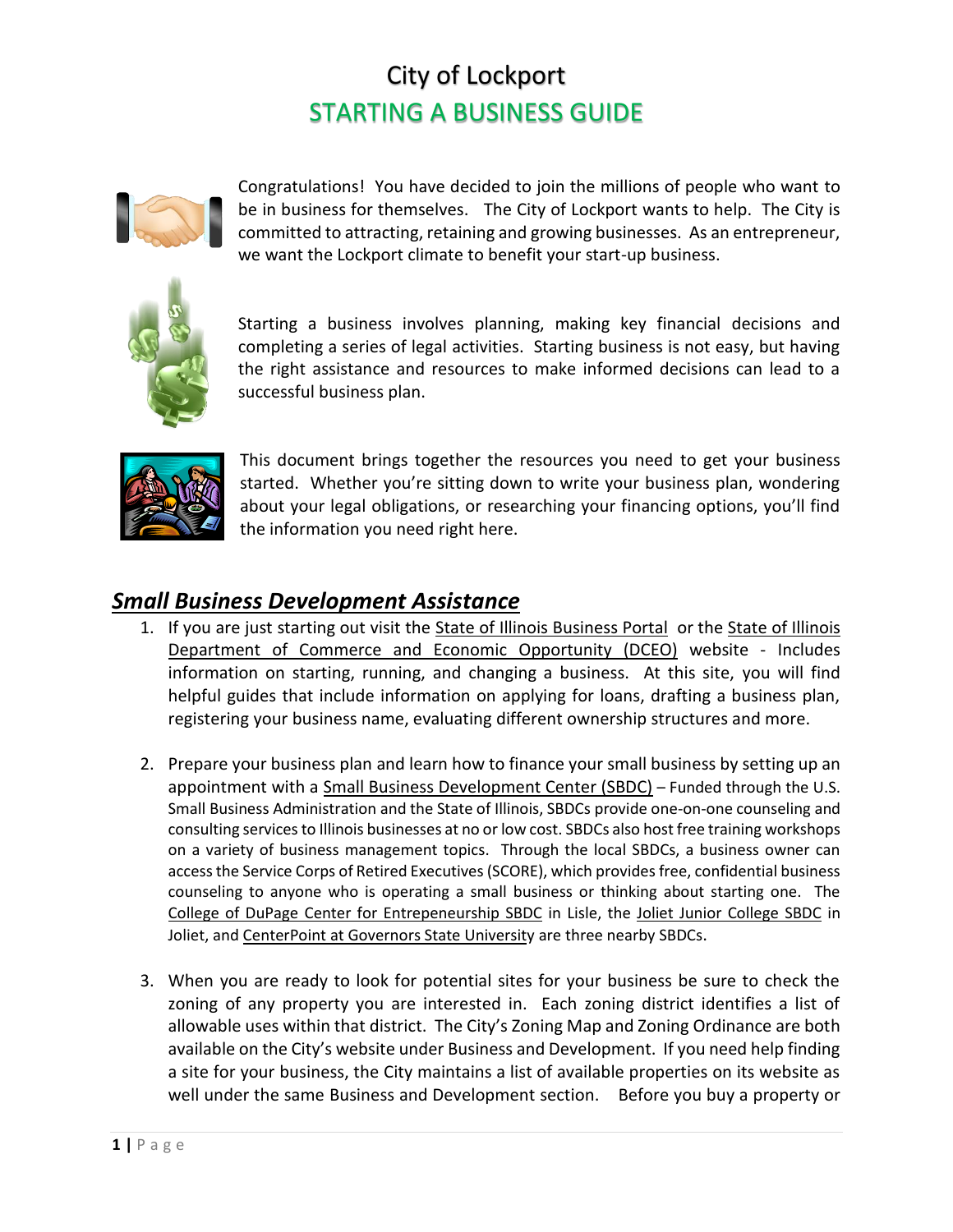# City of Lockport STARTING A BUSINESS GUIDE

sign a lease, contact the Planning Department at (815) 838-0549 option 4 to discuss applicable zoning regulations and requirements.

4. Prior to opening a business, you will be required to complete an "Application for New Business Permit"; arrange for a building inspection, present any tenant build-out or building improvement/construction plans for review and approval, obtain any needed building permits, and obtain a Certificate of Occupancy. Call the Building Department at (815) 838-0549 option 5 for more details.

#### *\*If you are going to enter into a lease agreement or a contract to purchase a property for the purposed of operating a business, remember to include a contingency for City approval and permits.*

## SUCCESSFUL BUSINESS OWNERS HAVE A BUSINESS PLAN!



## *Start-Up 'To Do' List*

- Know what type of business you would like to start and learn all you can about it.
- $\checkmark$  Appraise your business strengths and weaknesses -be strict and objective.
- $\checkmark$  Prepare a comprehensive business plan, and include your action timetable. Take advantage of assistance available through a Small Business Development Center as referenced above.
- $\checkmark$  Consult with experts establish your business partnership team including an attorney, banker, accountant and insurance agent.
- $\checkmark$  Conduct thorough research of potential customers, your trade or industry competition, your licensing and tax requirements, location and name.
- $\checkmark$  Determine the legal structure for your business -decide which form of ownership is best for you: sole proprietorship, partnership, Limited Liability Company (LLC), corporation, S corporation, nonprofit or cooperative. An attorney and accountant can provide assistance.
- $\checkmark$  Secure necessary capital (bank loan, savings, borrow on insurance, investors, vested capital, etc.). A banker can provide assistance with options. (For information on available financial assistance through government programing visit the State of Illinois Department of Commerce and Economic Opportunity (DCEO) and/or the Small Business Administration (SBA) websites.
- $\checkmark$  Evaluate possible site locations and decide on your preferred business location. (Contact the Planning Department at (815) 838-0549 option 4 to verify that that the zoning of the site/location allows your type of business).
- $\checkmark$  Obtain needed facilities, equipment, furnishings, signage, supplies and stock.